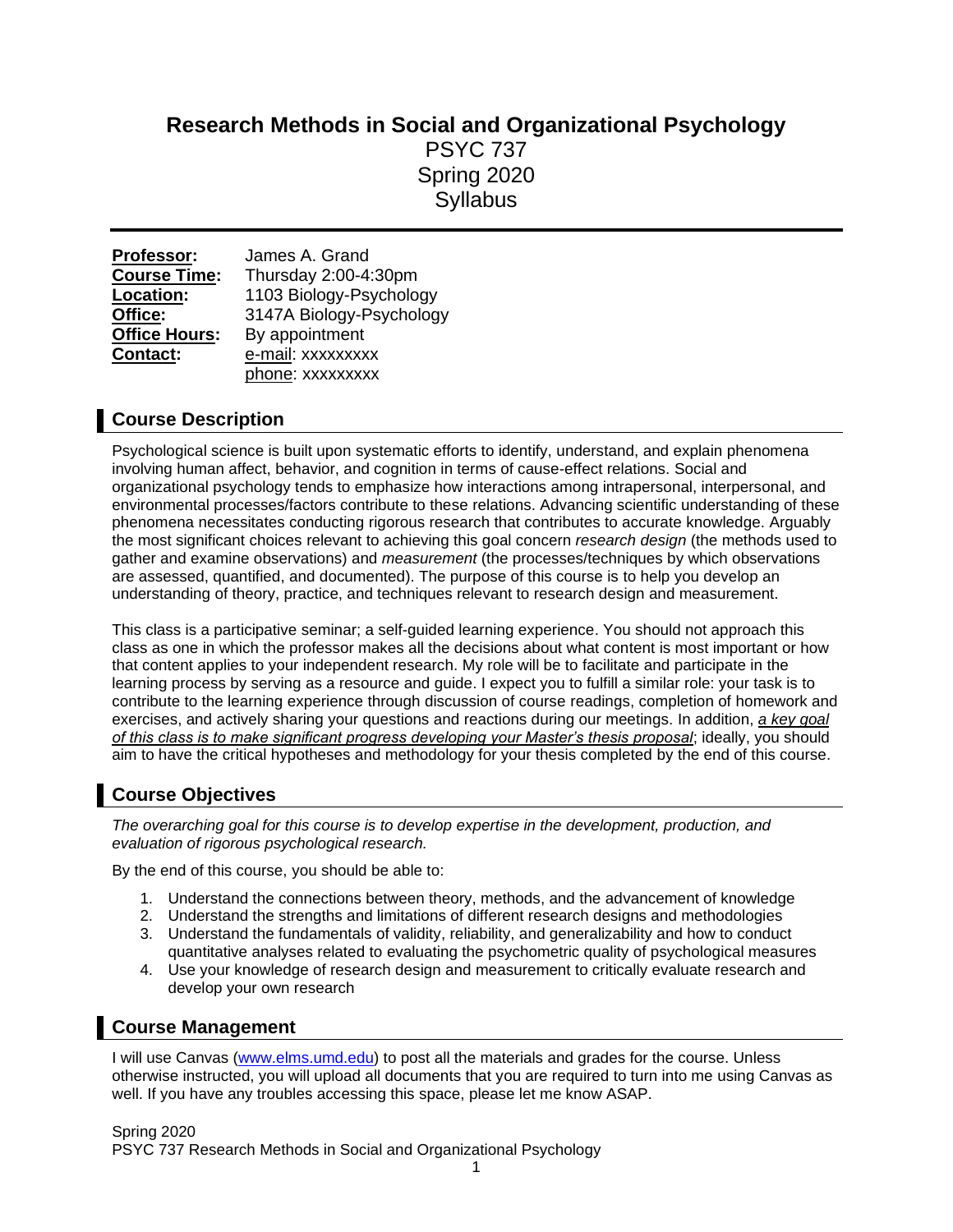# **Evaluation and Course Requirements**

# 1. *Class Engagement & Preparation (20%)*

Active participation and preparation is a key component of the learning experience in this course you need to acquire content, make sense of it, and then be prepared to contribute to the sensemaking of all members in the course. Students are expected to attend every class meeting, read all assigned materials prior to class, and actively discuss and critically decompose the focal topic. The structure for most class meetings will typically involve the following:

- a. Guided lecture and discussion of the day's topic
- b. Student-led discussion of articles and/or exercises relating to the topic of the day
- c. Student presentations on special topics and/or progress on research proposals

It is not important every comment you make be a deep insight or ground-breaking revelation; what is important is that you come to class prepared and attempt to make consistent contributions to our collective learning. This evaluation criterion will be used to capture your engagement in active, highquality participation and critical evaluation of primary topics in the class.

### 2. *Homework & Assignments (15%)*

Throughout the course, you will be asked to complete a variety of exercises related to the course content. The purpose of these assignments is for you to practice applying the content and ideas covered in the course and begin to develop competence participating in these aspects of the research process. In some cases, we may begin and complete portions of the exercise during class; in other cases, you will be required to complete the assignment entirely outside of class. This evaluation criterion will be used to assess the development of your knowledge and skills in conducting, evaluating, and interpreting psychological research.

### 3. *Research Proposal (45%)*

You will produce a written research proposal for this class. Details on the structure and requirements for the paper are provided on the next page. The purpose of this proposal is to give you an opportunity to develop an original research idea on a topic of interest. This evaluation criterion captures your ability to develop independence and expertise as a researcher, as well as demonstrate your capacity to integrate knowledge and theory from psychological sciences into your domain of expertise.

## 4. *Final Exam (20%)*

There will be one exam for the class held during the final exam period of the fall semester (specific date TBD). The exam will consist of short-answer/essay questions on the three main topic areas of the course (philosophy of science, psychometrics, and research design). Unless otherwise specified, the exam will be administered as a take-home exam. The exam is to be completed individually, but you may use your notes and articles from class to answer the questions. This evaluation criterion reflects your understanding of the knowledge you have learned in the course as well as your capacity to coherently and competently explain fundamental concepts.

# **Research Proposal**

The written paper for this class will require you to develop an independent research proposal on a topic of personal interest. *Ideally, this paper would serve as the foundation for your Master's thesis proposal*. Consequently, I strongly suggest you select a focus for the paper that is related to your main interests and use this as an opportunity to develop the theoretical rationale and methods you will use to support and collect data for your thesis research.

Your final paper should be written as a research proposal and include the following:

• An introduction that describes the focal topic of the research, its relevance/significance, and a (brief) review of the relevant research literature.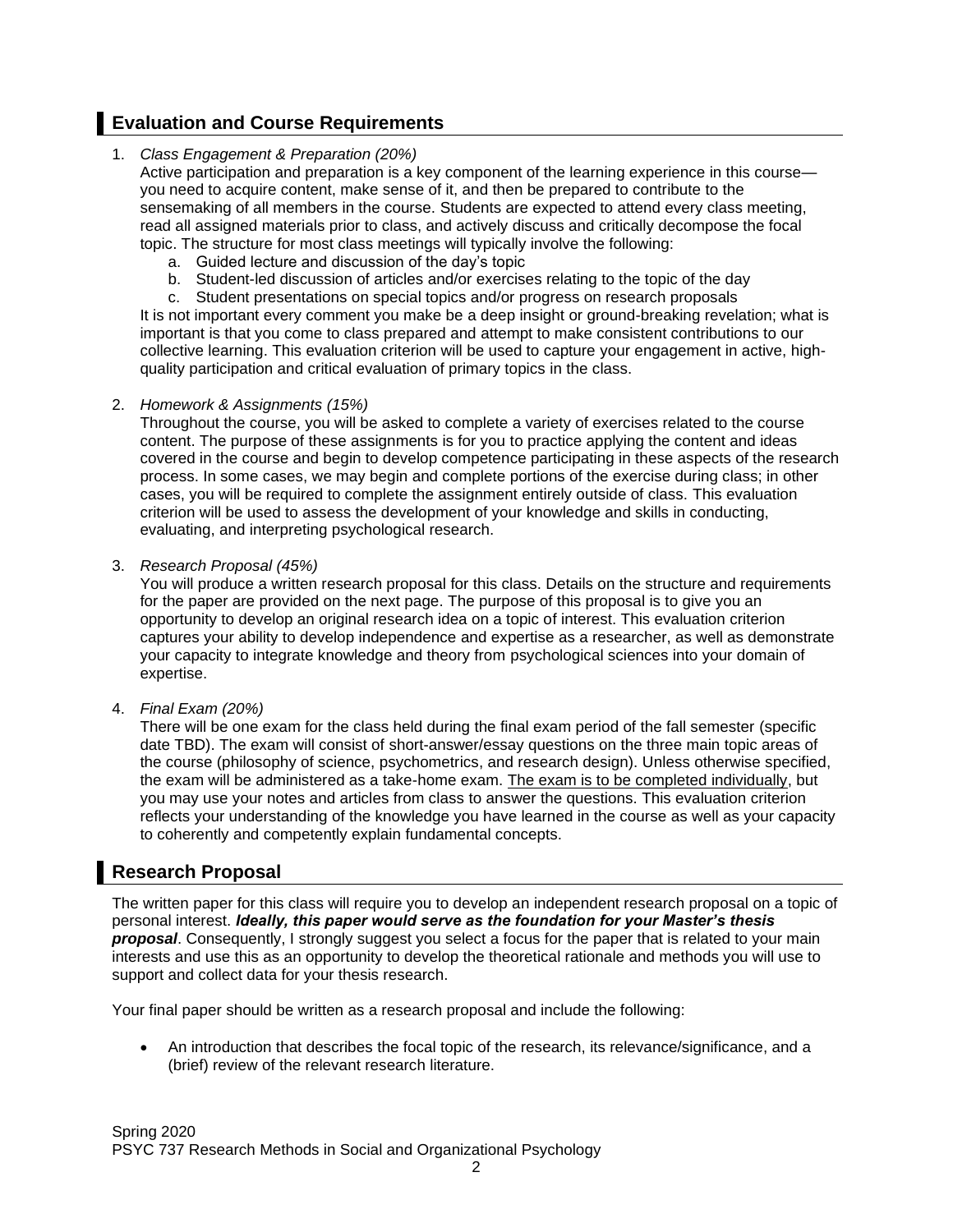- One or more testable hypotheses or research questions. This section should provide definitions of the key constructs, describe the model/hypotheses you intend to test, and summarize theory/rationale supporting your hypotheses from the relevant research literature.
- A proposed methods section for conducting a study to test the proposed hypotheses. This section should provide a description of the participants you intend to include in the study, the study procedures, and (ideally) the measures you will use to collect observations.
- A hypothetical discussion section that (a) summarizes implications from the study if results *were* consistent with the predictions and if the results *were not* consistent with the predictions, and (b) discusses potential threats to validity that your study may face.

There are no requirements/limitations on the length of the paper, though I anticipate that papers will likely be in the neighborhood of 20 double-spaced pages of text (not including references). The paper should conform to APA guidelines for formatting and construction.

From today, you have 14 weeks to complete the paper. Major deadlines related to the project are listed below; adhering to these is required and should help keep you on track. A significant focus of this course is the development of your proposal, and we will devote in-class time to discussing your papers.

- **Week 5 (Feb 25):** A two-page summary of your focal research idea is due and will be turned in through Canvas. One page should summarize the idea and 1-2 hypotheses or specific research questions, while the second page should describe a potential research design and data collection strategy. Everyone needs to be prepared to comment and provide constructive feedback on their classmates' proposals.
- **Week 12 (Apr 16):** A preliminary draft of your proposal is due and will be turned in through Canvas. This draft should include a literature review, final hypotheses, and a proposed method section. The literature review needs to justify why your study is important and why your hypotheses are reasonable. You must describe your methodology with sufficient information so that it can be carried out by your colleagues after only reading your proposal. Study the structure of published research articles in top tier journals to learn the accepted structure of technical articles. The draft should be approximately 12 to 15 pages of text (not counting references).
- **Week 15 (May 7):** The final draft of your proposal is due and will be turned in through Canvas. This version should be the final complete version and include all sections of the proposal (introduction, hypotheses, methods, and discussion). You should be prepared to present and discuss your final research proposal in class on May 7.

# **Course Rules and Policies**

#### Class Attendance and Make-up Policy:

Documented attendance records will not be taken for this course; however, all students are expected to attend every class session and failure to attend to class will influence your participation grade.

Policies for missing or late assessments in this class are as follows:

- 1. *Homework assignments*—Students will not be allowed to make-up missed or late assignments UNLESS prior permission has been obtained. Permission may only be granted for those who contact the instructor PRIOR to the .<br>scheduled date.
- 2. *Research Proposal*—The review paper is considered a "major scheduled grading event" as defined by the University of Maryland. In this case, you may turn in the paper late, but 5% will be deducted from the final grade for each day late UNLESS arrangements have been made PRIOR to the scheduled due date.
- 3. *Final Exam*—The final exam is considered a "major scheduled grading event" as defined by the University of Maryland. In this case, extensions or make-up exams will only be permitted if the student provides documentation of a university approved excuse for absences or an arrangement has been made with the instructor PRIOR to the scheduled due date.

#### **Academic Honesty:**

Unless authorized by me, all assessments (including the homework assignments, research proposal, and final exam) must represent each student's own knowledge and ideas in his/her own words. Students who violate the University of Maryland's rules and policies may receive a penalty to their grade, including but not limited to a failing grade on the assignment or in the course.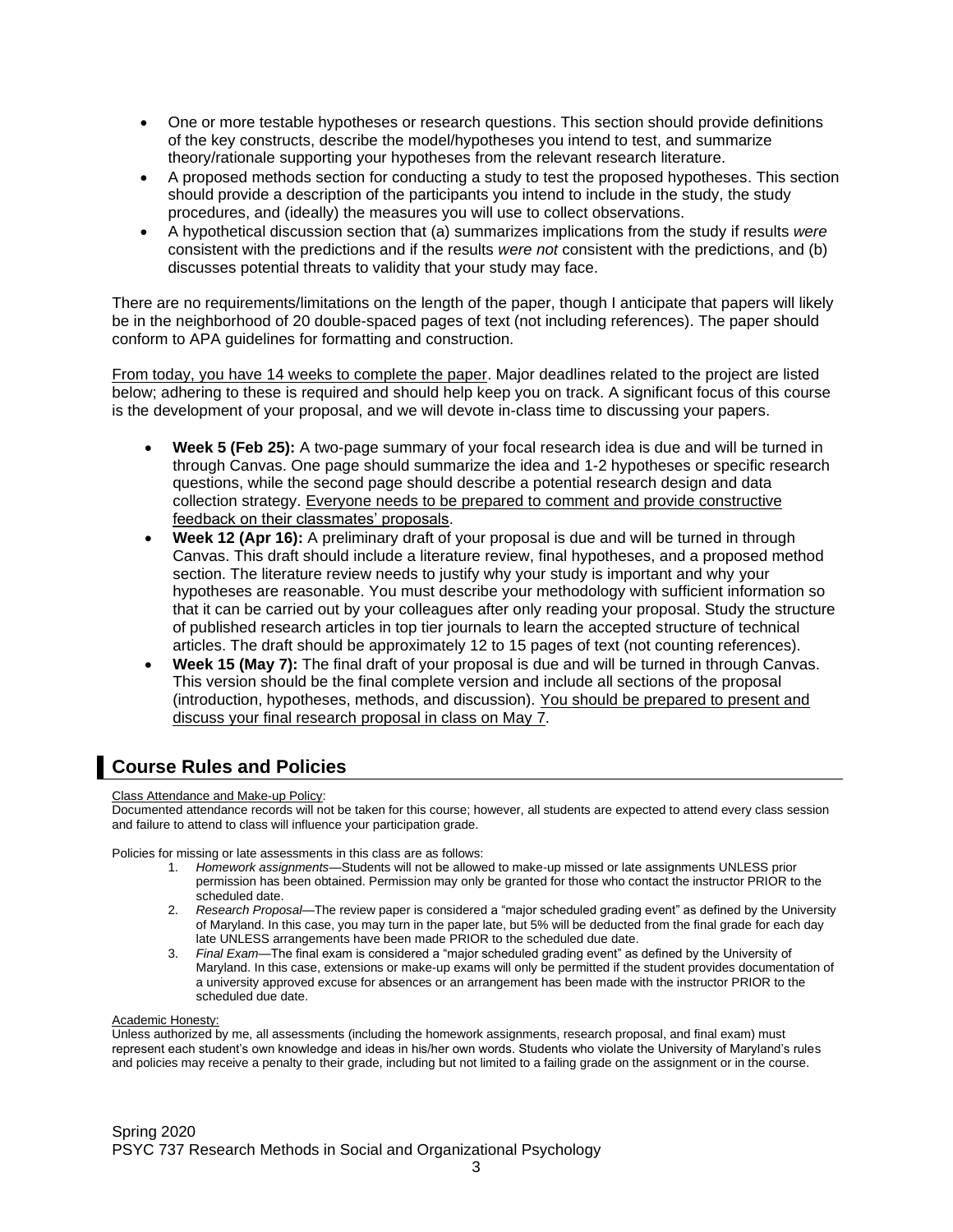| Week | Date   | <b>Topic</b>                                                                                  | <b>Unit</b>                              |  |
|------|--------|-----------------------------------------------------------------------------------------------|------------------------------------------|--|
| 1.   | 1/30   | Course Overview & Syllabus                                                                    |                                          |  |
| 2.   | 2/6    | Philosophy of Science and Inferential Reasoning                                               |                                          |  |
| 3.   | 2/13   | Generating Research Questions, Theories, &<br>Hypotheses                                      | Inquiry, Causality, &<br><b>Research</b> |  |
| 4.   | 2/20   | Research Ethics & Robust science /<br>Writing & Reviewing Research                            | <b>Fundamentals</b>                      |  |
| 5.   | 2/27   | <b>Measurement Concepts &amp; Construction</b><br>DUE 2/25: Two-page summary of research idea |                                          |  |
| 6.   | 3/5    | Classical Test Theory & Item Analysis                                                         |                                          |  |
| 7.   | 3/12   | Reliability & Generalizability Theory                                                         | <b>Measurement Theory &amp;</b>          |  |
| 8.   | 3/19   | <b>NO CLASS - Spring Break</b>                                                                | <b>Psychometrics</b>                     |  |
| 9.   | 3/31   | Validity / Factor Analysis                                                                    |                                          |  |
| 10.  | 4/2    | Item Response Theory                                                                          |                                          |  |
| 11.  | 4/9    | <b>Randomized Designs</b>                                                                     |                                          |  |
| 12.  | 4/14   | Non-randomized Designs<br>CLASS MEETING ON TUES (4/14)<br>DUE 4/16: First draft of paper      | <b>Research Design &amp; Data</b>        |  |
| 13.  | 4/23   | <b>Qualitative &amp; Observational Research</b><br>NO CLASS MEETING THIS WEEK                 | <b>Collection Methods</b>                |  |
| 14.  | 4/30   | Big Data & Computational Methods                                                              |                                          |  |
| 15.  | 5/7    | Final paper discussion & presentation<br>DUE 5/7: Final draft of paper                        |                                          |  |
| 16.  | Finals | <b>Final exam</b>                                                                             |                                          |  |

# **Overview of Topics (Subject to change)**

Week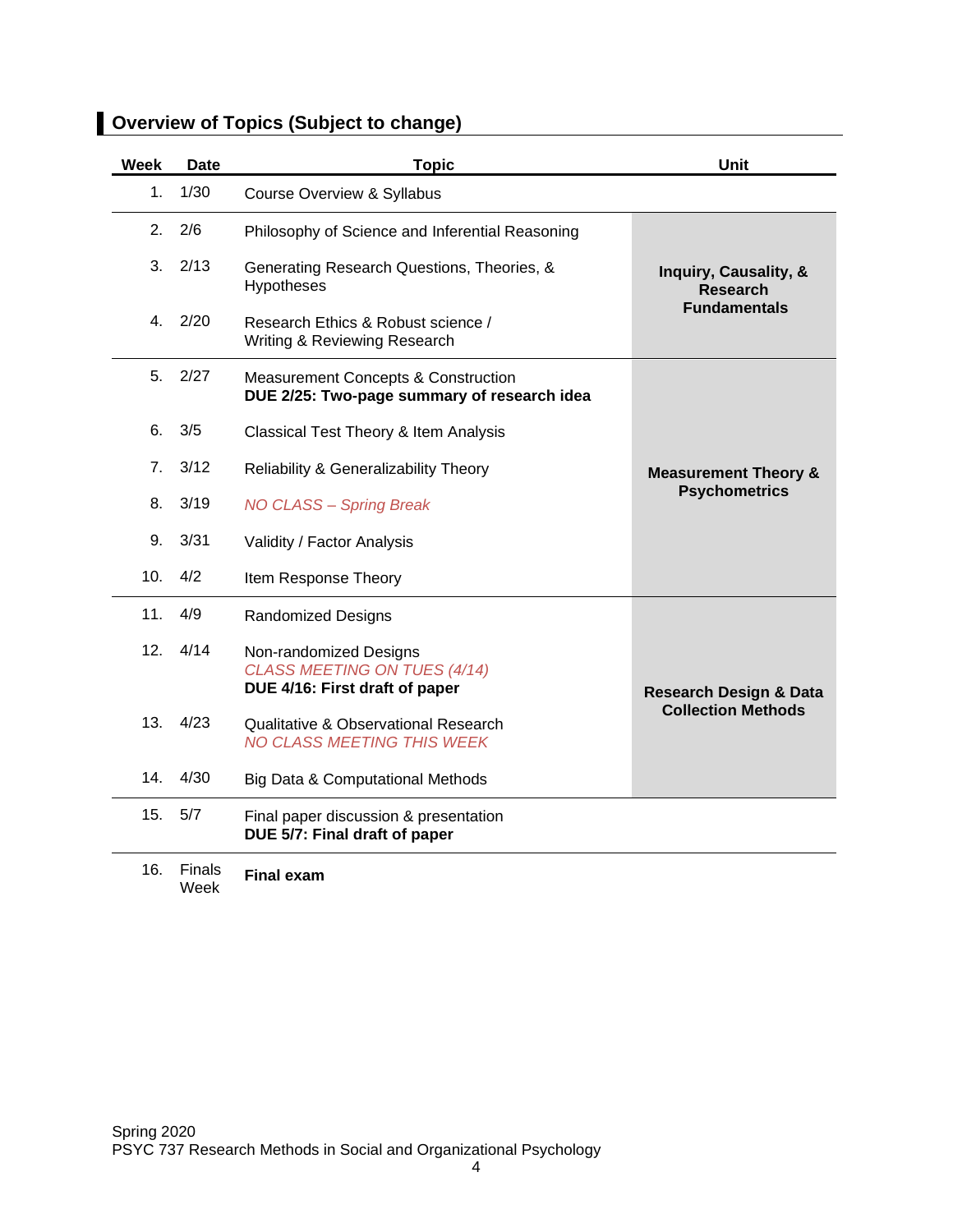# **Reading List**

## 1. **Course Overview and Syllabus**

*No Readings*

### 2. **Philosophy of Science and Inferential Reasoning**

Godfrey-Smith (2003) – Chapters 1-6

Minnameier, G. (2010). The logicality of abduction, deduction, and induction. In M. Bergman, S. Paavola, A.-V. Pietarinen, & H. Rydenfelt (Eds.), *Ideas in action: Proceedings of the Applying Peirce Conference* (pp. 239-251). Helsinki, Finland: Nordic Pragmatism Network.

[Optional] Bamberger, P.A. (2018). AMD—Clarifying what we are about and where we are going. *Academy of Management Discoveries, 4*, 1-10.

#### 3. **Developing Research Questions, Theories, & Hypotheses**

Martin, J. (1982). A garbage can model of the research process. In J. E. McGrath, J. Martin, & R. A. Kulka (Eds.), *Judgment calls in research* (pp. 17-40). Beverly Hills, CA: Sage.

- Meehl, P.E. (1967). Theory-testing in psychology and physics: A methodological paradox. *Philosophy of Science, 34*, 103-115.
- Edwards, J.R., & Berry, J.W. (2010). The presence of something or the absence of nothing: Increasing theoretical precision in management research. *Organizational Research Methods, 13*, 668-689.
- Sutton, R.I. & Staw, B.M. (1995). What theory is not. *Administrative Science Quarterly, 40*, 371- 384.
- Siddaway, A.P., Wood, A.M., & Hedges, L.V. (2019). How to do a systematic review: A best practice guide for conducting and reporting narrative reviews, meta-analyses, and metasyntheses. *Annual Review of Psychology, 70*, 747-770.

#### 4. **Research Ethics & Robust Science**

- Fried, A.L. (2012). Ethics in psychological research: Guidelines and regulations. In H. Cooper (Ed.) *The APA Handbook of Research Methods in Psychology. Vol 1: Foundation, Planning, Measures and Psychometrics* (pp. 55-73)*.* Washington, DC: American Psychological Association.
- Lowman, R.L. (Ed.). (1998). *The ethical practice of psychology in organizations*. (Cases: 13, 17, 18, 20, 21, 23, 29, 30, 31, 33, 38, 44). Washington, DC: American Psychological Association.
- Grand, J.A., Rogelberg, S.G., Allen, T.D., Landis, R.S., Reynolds, D., Scott, J.C., Tonidandel, S., & Truxillo, D.M. (2018). A systems-based approach to fostering robust science in industrialorganizational psychology. *Industrial and Organizational Psychology: Perspectives on Science and Practice, 11*, 4-42.

#### **Writing & Reviewing Research**

*NOTE: The readings below are offered as references for participating in the academic publication process. There is no magic formula/recipe for writing or reviewing research, but there are some common themes. Thus, you should approach these readings as examples rather than* de facto *procedures for writing and reviewing academic research.*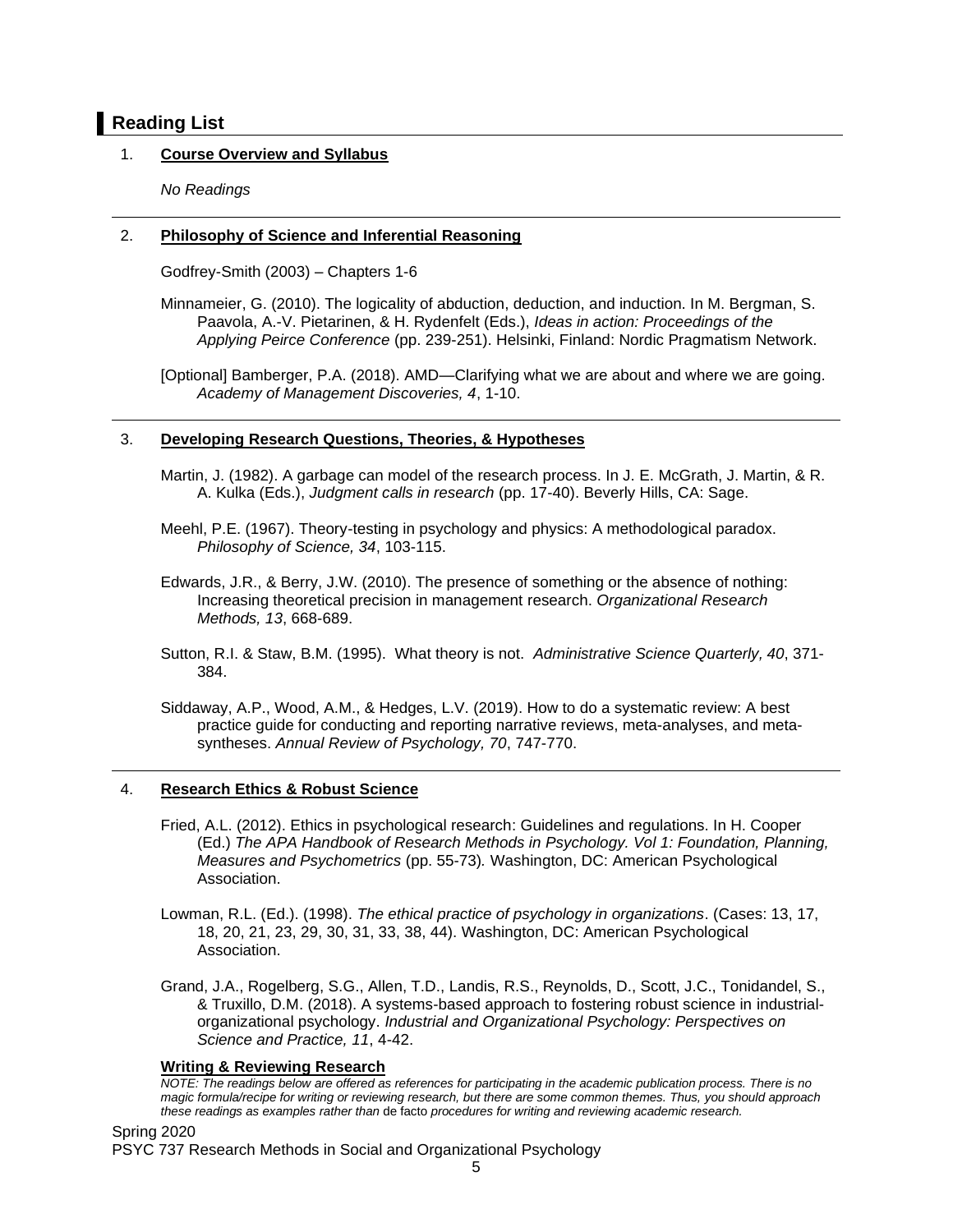- Reply letters for Grand, J.A. (2017). Brain drain? An examination of stereotype threat effects on knowledge acquisition and organizational effectiveness. *Journal of Applied Psychology, 102,* 115-150.
	- *These can be accessed at [https://osf.io/twf97/,](https://osf.io/twf97/) navigating to the Files page, and looking under the "Manuscript documents" folder. There are three reply letters corresponding with each of the three revisions to manuscript*.
- Bem, D. (2003). Writing the empirical journal article. In J.M. Darlye, M.P. Zanna, & H.L. Roediger (Eds.). *The Compleat Academic: A practical guide for the beginning social scientists*. Washington DC: American Psychological Association.
- Campion, M.A. (1993). Article review checklist: A criterion checklist for reviewing research articles in applied psychology. *Personnel Psychology, 46*, 705-718.
- Zahra, S.A. & Neubaum, D.O. (2006). Revising to be published: Building trust to win the acceptance of journal editors and reviewers. In Y. Baruch, S.E. Sullivan, & H.N. Schepmyer (Eds.), *Winning reviews: A guide for evaluating scholarly writing* (pp. 205-223).
- Feldman, D.C. (2006). Communicating more effectively with editors: Strategies for authors and reviewers. In Y. Baruch, S.E. Sullivan & H.N. Schepmyer (Eds.), *Winning reviews: A guide for evaluating scholarly writing* (pp. 236-250).

#### 5. **Measurement Concepts & Construction**

- Borsboom, D., Mellenbergh, G.J., & van Heerden, J. (2003). The theoretical status of latent variables. *Psychological Review, 110,* 203-219.
- Dawis, R. (1987). Scale construction. *Journal of Counseling Psychology, 34*, 481-489.
- Simms, L.J. (2008). Classical and modern methods of psychological scale construction. *Social and Personality Psychology Compass, 2*, 414-433.
- Hinkin, T.R. (1998). A brief tutorial on the development of measures for use in survey questionnaires. *Organizational Research Methods, 1*, 104-121.
- Drasgow, F., Chernyshenko, O.S., & Stark, S. (2010). 75 years after Likert: Thurstone was right! *Industrial and Organizational Psychology, 3*, 465-476.
- Molenaar, P.C.M. (2004). A manifesto on psychology as idiographic science: Bringing the person back into scientific psychology, this time forever. *Measurement, 2*, 201-218.
- [Optional] Reckase, M.D. (1996). Test construction in the 1990s: Recent approaches every psychologist should know. *Psychological Assessment, 8*, 354-359.
- [Optional] Friedman, H.H., & Amoo, T. (1999). Rating the ratings scales. *Journal of Marketing Management, 9*, 114-123.

#### 6. **Classical Test Theory & Item Analysis**

Traub, R.E. (1994). The basic theory. *Reliability for the Social Sciences: Theory and Applications*. (pp. 18-37). Thousand Oaks, CA: SAGE.

Lumsden, J. (1976). Test theory. *Annual Review of Psychology, 27*, 251-280.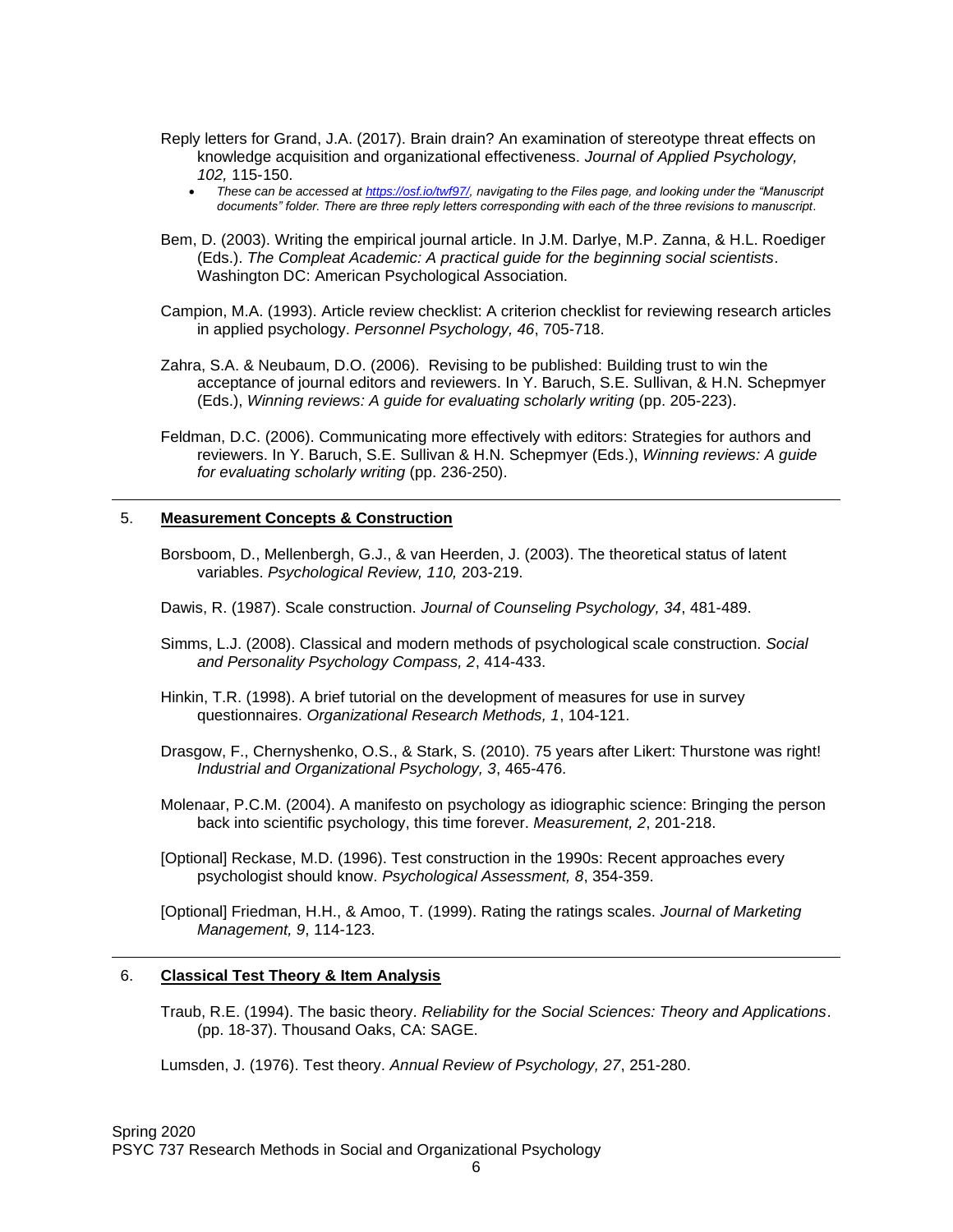Ellis, B.B., & Mead, A.D. (2002). Item analysis: Theory and practice using classical and modern test theory. In S.G. Rogelberg (Ed.), *Handbook of research methods in industrial and organizational psychology* (pp. 324-343). Oxford, UK: Blackwell Publishers.

## 7. **Reliability / Generalizability Theory**

- Shrout, P.E & Lane, S.P. (2012). Reliability. In H. Cooper (Ed.), *The APA Handbook of Research Methods in Psychology. Vol 1: Foundation, Planning, Measures and Psychometrics* (pp. 643-660). Washington, DC: American Psychological Association.
- Cortina, J. (1993). What is coefficient alpha? An examination of theory and applications. *Journal of Applied Psychology, 78*, 98-104.
- Cho, E., & Kim, S. (2015). Cronbach's coefficient alpha: Well known but poorly understood. *Organizational Research Methods, 18*, 207-230
- Gao, X., & Harris, D.J. (2012). Generalizability theory. In H. Cooper (Ed.), *The APA Handbook of Research Methods in Psychology. Vol 1: Foundation, Planning, Measures and Psychometrics* (pp. 661-681). Washington, DC: American Psychological Association.
- McGraw, K.O., & Wong, S.P. (1996). Forming inferences about some intraclass correlation coefficients. *Psychological Methods, 1*, 30-46.

[Optional] James, L.R., Demaree, R.G., & Wolf, G. (1984). Estimating within-group interrater reliability with and without response bias. *Journal of Applied Psychology, 69*, 85-98.

## 8. *NO CLASS – Spring Break*

#### 9. **Validity / Factor Analysis**

- Hanges, P.J. & Wang, M. (2012). Seeking the holy grail in organizational science: Uncovering causality through research design. In S.W.J. Kozlowski (Ed.), *The Oxford Handbook of Organizational Psychology* (pp. 79-116)*.* New York: Oxford University Press.
- Grimm, K.J., & Widaman, K.F. (2012). Construct validity. In H. Cooper (Ed.), *The APA Handbook of Research Methods in Psychology. Vol 1: Foundation, Planning, Measures and Psychometrics* (pp. 621-642). Washington, DC: American Psychological Association.
- Borsboom, D., Mellenbergh, G.J., & van Heerden, J. (2004). The concept of validity. *Psychological Review, 111*, 1061-1071.
- Podsakoff, P.M., MacKenzie, S.B., & Podsakoff, N.P. (2012). Sources of method bias in social science research and recommendations on how to control it. *Annual Review of Psychology, 63*, 539-569.
- [Optional] Vandenberg, R.J., & Lance, C.E. (2000). A review and synthesis of the measurement invariance literature: Suggestions, practices, and recommendations for organizational research. *Organizational Research Methods, 3*, 4-70.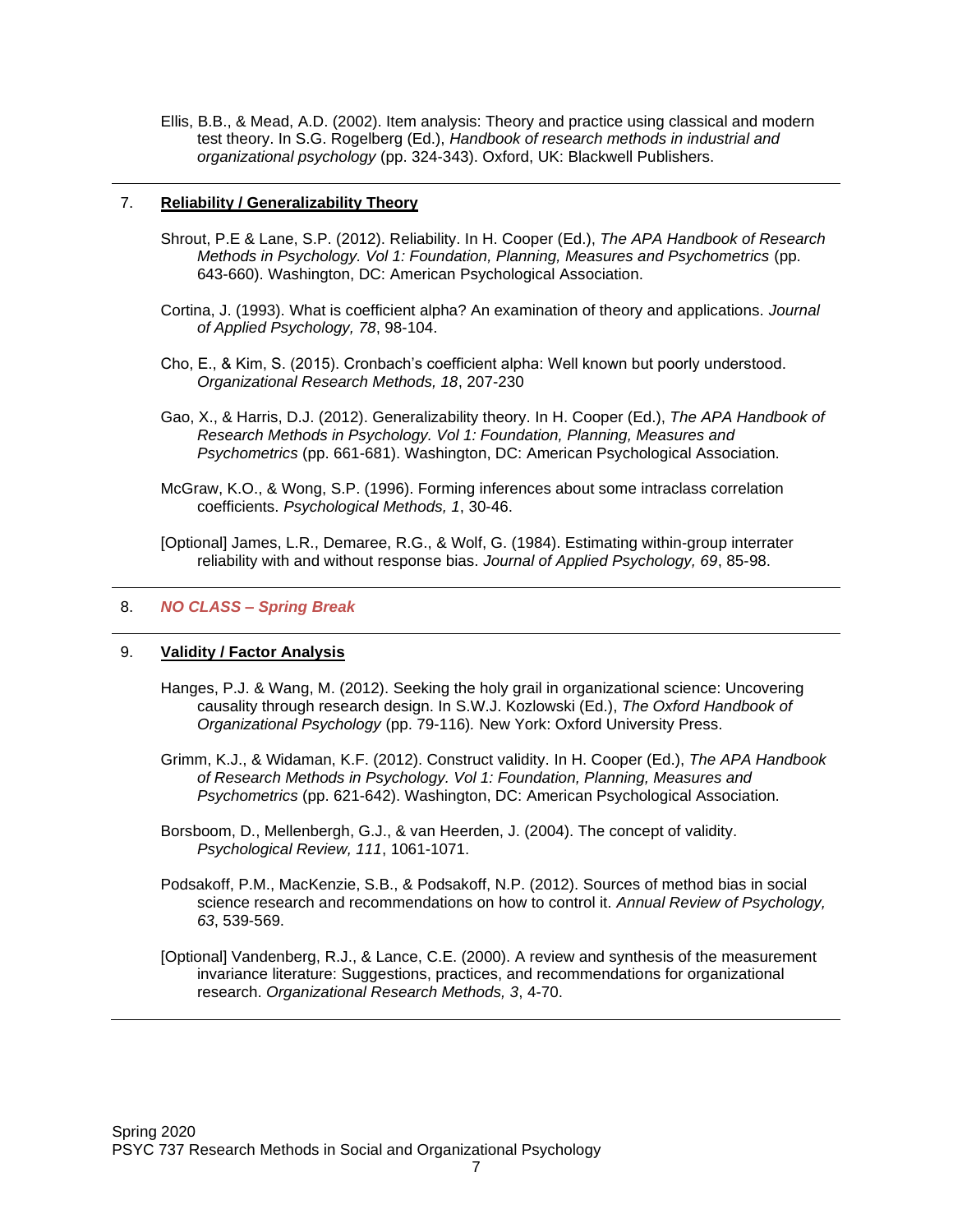#### 10. **Item Response Theory**

Harvey, R.J., & Hammer, A.L. (1999). Item response theory. *The Counseling Psychologist, 27*, 353-383.

Embretson, S.E. (1996). The new rules of measurement. *Psychological Assessment, 8*, 341-349.

Hambleton, R.K., & Jones, R.W. (1993). Comparison of classical test theory and item response theory and their applications to test development. *Educational Measurement: Issues and Practice, 12*, 38-47.

[Optional] Tay, L., Meade, A.W., & Cao, M. (2015). An overview and practical guide to IRT measurement equivalence analysis. *Organizational Research Methods, 18*, 3-46.

#### 11. **Randomized Designs**

Shadish, Cook, & Campbell (2002) – Chapters 1-3, 8

- McGrath, J.E. (1982). Dilemmatics: The study of research choices and dilemmas. In J.E. McGrath, J. Martin, & R.A. Kulka (eds.), *Judgment calls in research* (pp. 69-102). Beverly Hills, CA: Sage.
- Spencer, S.J., Zanna, M.P., & Fong, G.T. (2005). Establishing a causal chain: Why experiments are often more effective than mediational analyses in examining psychological processes. *Journal of Personality and Social Psychology, 89*, 845-851.

#### 12. **Non-randomized Designs**

Shadish, Cook, & Campbell (2002) – Chapters 4-5

Grant, A.M., & Wall, T.D., (2009). The neglected science and art of quasi-experimentation: Whyto, When-to, and How-to advice for organizational researchers. *Organizational Research Methods, 12,* 653-686.

Krosnick, J.A. (1999). Survey methods. *Annual Review of Psychology, 50*, 537-567.

[Optional] Newman, D. A. (2014). Missing data: Five practical guidelines. *Organizational Research Methods, 17,* 372-411.

#### 13. **Qualitative & Observational Research**

Gephart, R.P., Jr. (2014). Doing research with words: Qualitative methodologies and Industrial/Organizational Psychology. In J.M. Cortina & R.S. Landis (Eds.), *Modern research methods for the study of behavior in organizations* (pp. 265-317). New York, NY: Routledge.

Locke, K. (2002). The grounded theory approach to qualitative research. In. F. Drasgow & N. Schmitt (Eds.), *Measuring and analyzing behavior in organizations: Advances in measurement and data analysis* (pp. 17-43). San Francisco: Jossey-Bass.

Islam, G. (2015). Practitioners as theorists: Para-ethnography and the collaborative study of contemporary organizations. *Organizational Research Methods, 18*, 231-251.